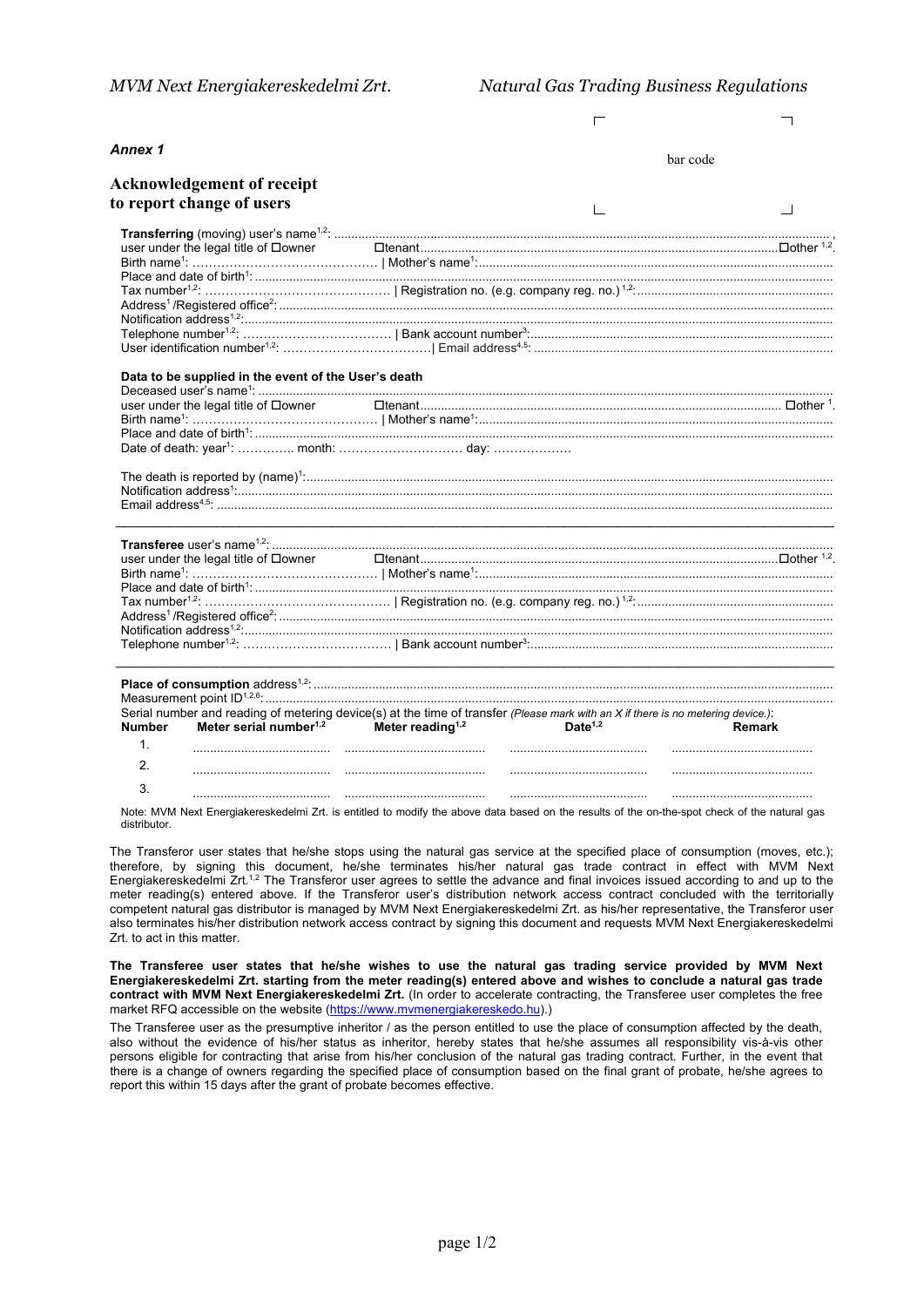The Parties state that the data entered above are correct and accurate.

Date: ................................, 20.......... year ......... month ...... day

………………..…………………………… ……………………………… Transferor user / person reporting the death of the User

 $1.2$ As these data are required to facilitate processing the change of the user at the place of consumption, please enter these data taking into account the provisions of Point b), Paragraph (1), Section 6 of the General Data Protection Regulation (GDPR) and/or Paragraphs (2), (4) and (7), Section 23/B of Government Decree 19/2009. (I.30.).(in case of <sup>1</sup>natural persons, <sup>2</sup>not natural persons).| <sup>3</sup>Compulsory field for repayment by bank transfer |<br><sup>4</sup>If supplied, MVM Next Energiakereskedelmi Zrt. shall be entitled with the data subject's approval.| <sup>6</sup>The row of numbers in brackets after the measuring point ID on page 3 of the invoice.

The information on the personal data managed in relation to the provision of the natural gas trading service and the performance of the natural gas<br>trading contract can be found on the website <u>[www.mvmnext.hu](http://www.mvmnext.hu/)</u> and in the G offices. The information on the personal data managed in relation to the voice recording made during our administrative processes can be found on<br>the website <u>[www.mvmnext.hu](http://www.mvmnext.hu/)</u> and in the Data Management Information on Voice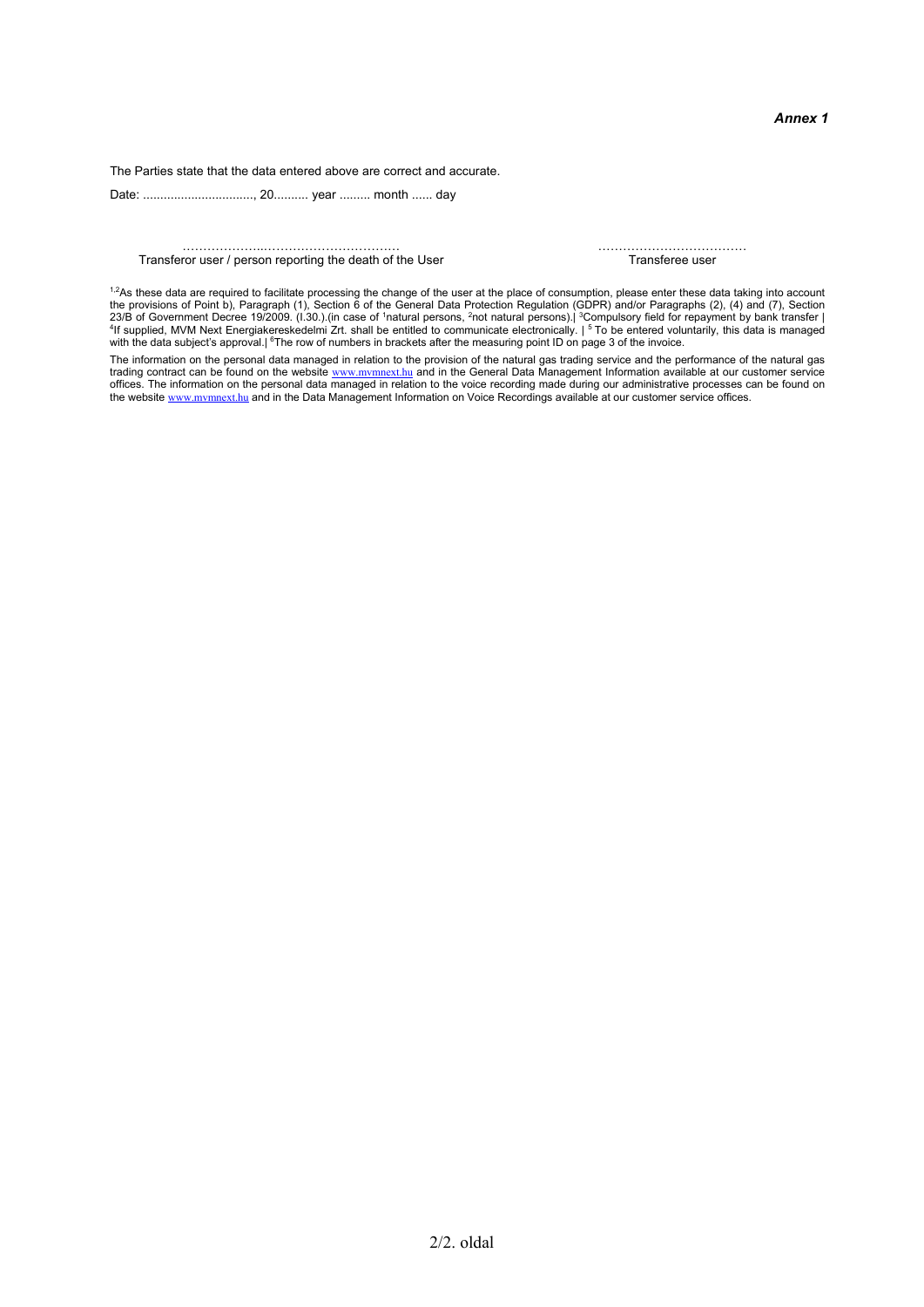$\overline{\phantom{0}}$ 

| <b>Annex 2</b>                                                | bar code                                                                                                          |
|---------------------------------------------------------------|-------------------------------------------------------------------------------------------------------------------|
| Request for the definitive termination of gas service         |                                                                                                                   |
|                                                               |                                                                                                                   |
|                                                               |                                                                                                                   |
| <b>User data</b>                                              |                                                                                                                   |
|                                                               |                                                                                                                   |
|                                                               |                                                                                                                   |
|                                                               |                                                                                                                   |
|                                                               |                                                                                                                   |
|                                                               |                                                                                                                   |
|                                                               | Registration no. (e.g. company reg. no.) <sup>1, 3</sup> : …………………………………Tax number, <sup>3</sup> …………………………………    |
|                                                               | Postal address <sup>1</sup> : …………… postal code, …………………………………………………… city,                                       |
|                                                               |                                                                                                                   |
|                                                               |                                                                                                                   |
| Bill payer data (to be completed if it differs from the user) | Registration no. (e.g. company reg. no.) <sup>1, 3</sup> : …………………………………Tax number, <sup>3</sup> …………………………………    |
|                                                               |                                                                                                                   |
| Data of place of consumption <sup>1</sup> :                   |                                                                                                                   |
| from the place of consumption:                                | Please enter the serial number(s) and current meter reading(s) of the gas meter(s) installed at and to be removed |

| Meter serial number <sup>1</sup> | Reading <sup>1</sup> | Date <sup>1</sup> | Remark |
|----------------------------------|----------------------|-------------------|--------|
|                                  | $\sim$<br>m          |                   |        |
|                                  | m <sup>3</sup>       |                   |        |

Place of consumption with prepay meter  $\Box$  Place of consumption without meter (flat rate): $\Box$ 

## **By signing this request, I initiate the definitive termination of the gas service.**

I solemnly declare that the termination of the natural gas service initiated at the place of consumption specified above by my present request does not harm the legal or other rights or legitimate interests of other persons, nor does it impede or restrict other persons in the ownership of the place of consumption.

I take note that I shall fully assume all the legal consequences, civil liability and/or criminal liability arising from the possible unfounded nature of this request and that I shall settle any legal disputes with third parties whose rights might be violated.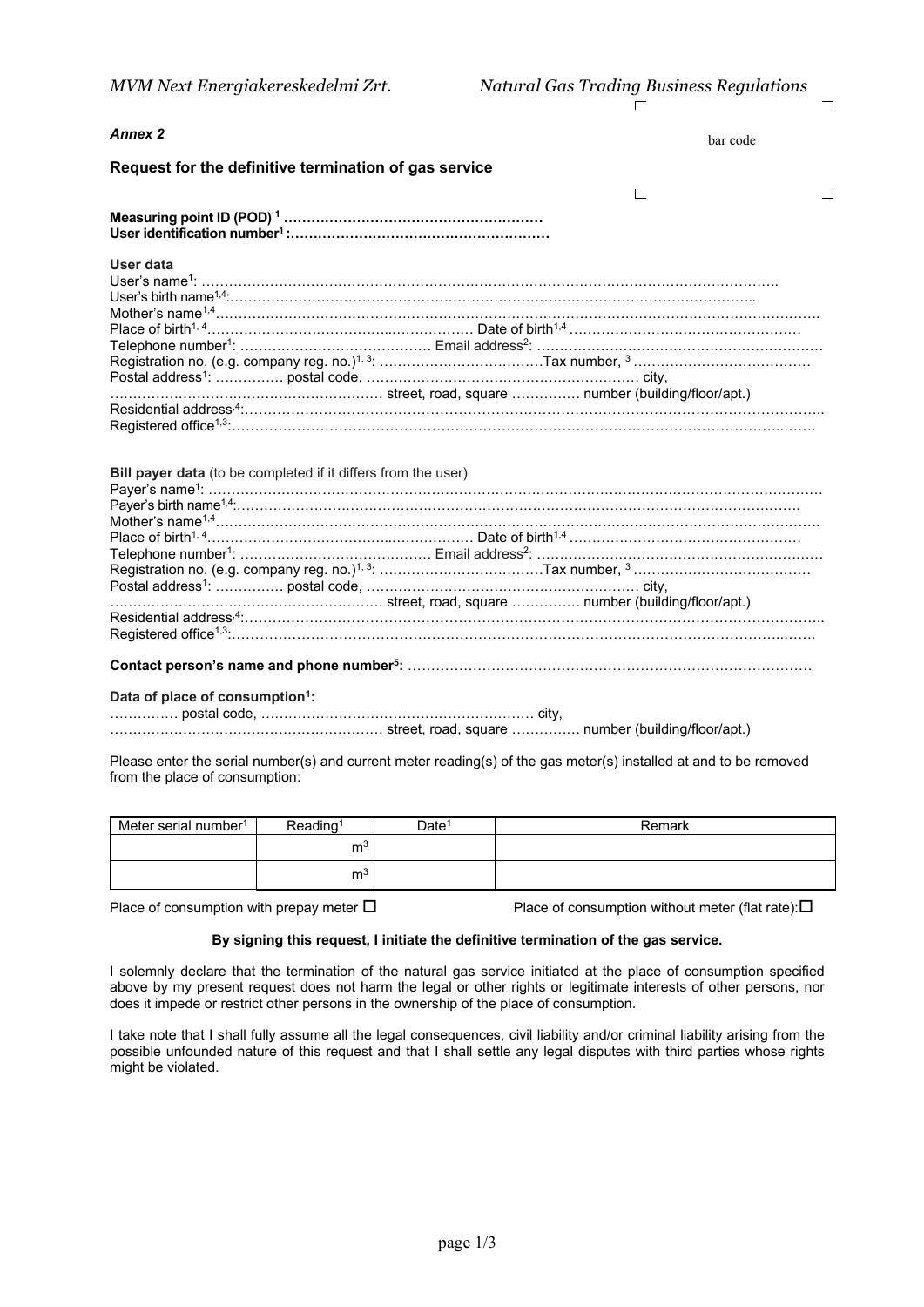**Found on the invoice and obligatory to enter**<br><sup>1</sup>Data necessary for the processing of the request to terminate the natural gas trading contract; therefore, please enter these data taking into account the provisions of Point b), Paragraph (1), Section 6 of the General Data Protection Regulation (GDPR) and/or Paragraphs (2) and (4), Section 23/B of Government Decree 19/2009. (I.30.).

<sup>2</sup> Data to be entered voluntarily; it is practical to enter for the purposes of making appointments |<br><sup>3</sup> Only to be entered in case of non-natural persons (legal entities, etc.)

<sup>4</sup> Only to be entered in case of natural persons.

<sup>5</sup> You can view the detailed Data Management Information on the management of natural persons specified as contact persons in the contracts concluded by the various member companies of MVM Group and in other documents at [https://www.mvmnext.hu/Adatvedelem/adatvedelmi](https://www.mvmnext.hu/Adatvedelem/adatvedelmi-tajekoztatok/adatvedelmi-tajekoztatasok)<u>[tajekoztatok/adatvedelmi-tajekoztatasok](https://www.mvmnext.hu/Adatvedelem/adatvedelmi-tajekoztatok/adatvedelmi-tajekoztatasok)</u> on the internet.

Please complete the form with intelligible printed letters with the exception of the signatures.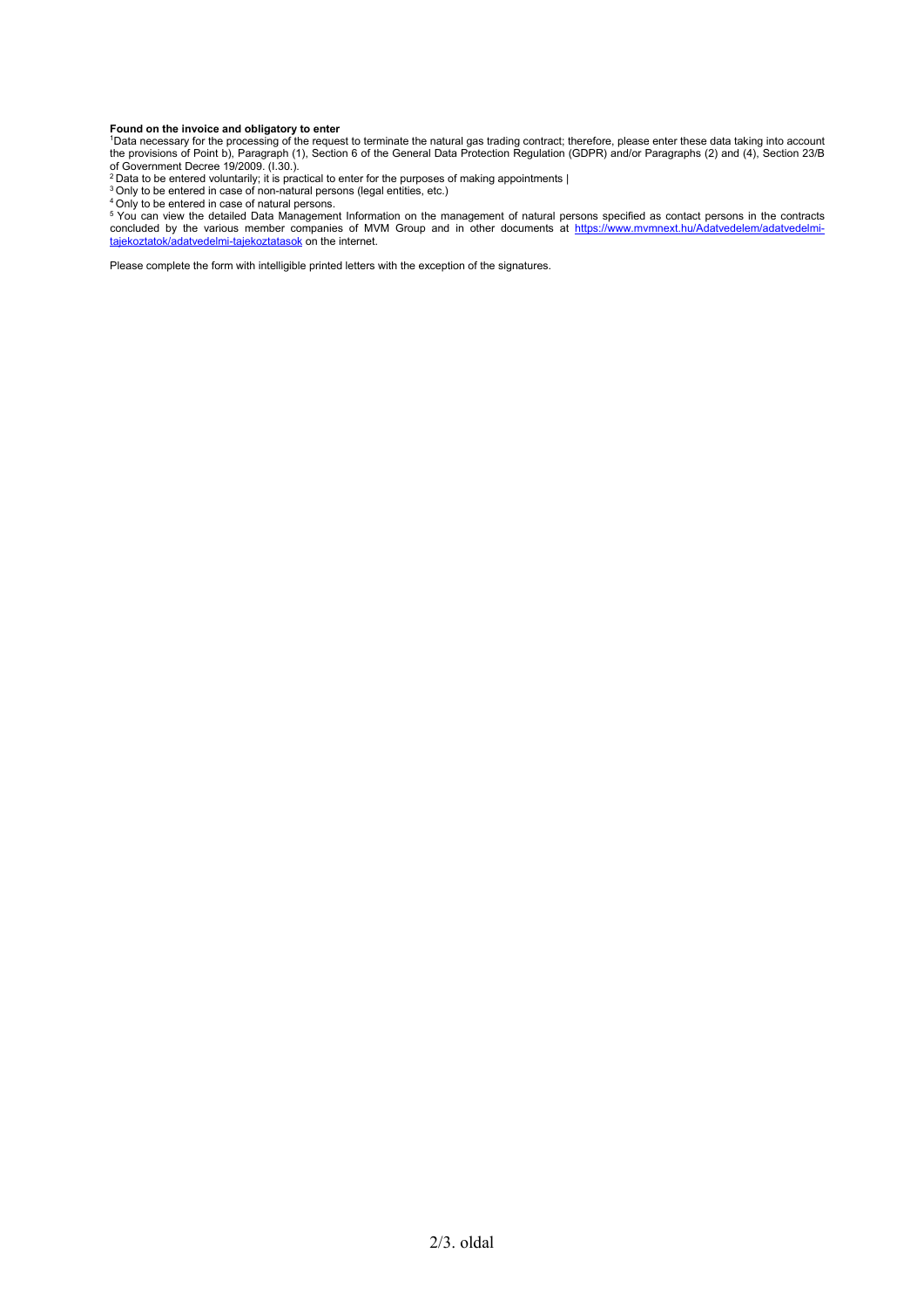#### **Important remarks**

- At the same time as the gas service is definitively terminated, the natural gas trading contract and the distribution network access contract are also terminated.
- The definitive termination of the gas service is not free of charge; its fees are contained in the current price list of the competent natural gas distributor.
- The gas meter(s) will be removed definitively.
- The pipeline before the gas meter can be depressurised after this service has been ordered. The order is made based on the quotation given after the on-the-spot inspection (compulsory in case of breaking up a wall/building). The section of the pipeline after the closure owned by the user will not remain under pressure. Please contact the competent natural gas distributor about this order and any other orders (e.g. earth work).

We specifically draw your attention to the fact that the validity period of this order is 60 days. If the work cannot be performed due to reasons imputable to the user, the order becomes ineffective.

#### **Statement**

I undertake to settle the final invoice issued according to the meter reading(s) at the time of removal and all costs of the removal of the gas meter and the definitive termination of the natural gas service. I take note that the natural gas service may be reinstated in the future on condition that the related costs are paid.

Date: ................................, 20.......... year ......... month ...... day

…………………………… ……………………………… User's signature **Payer's signature** 

The information on the personal data managed in relation to the provision of the natural gas trading service and the performance of the natural gas trading contract can be found on the website [www.mvmnext.hu](http://www.mvmnext.hu/) and in the General Data Management Information available at our customer service offices. The information on the personal data managed in relation to the voice recording made during our administrative processes can be found on the website [www.mvmnext.hu](http://www.mvmnext.hu/) and in the Data Management Information on Voice Recordings available at our customer service offices.

The customer relations tasks may be performed by MVM Ügyfélkapcsolati Kft. on behalf of MVM Next Energiakereskedelmi Zrt.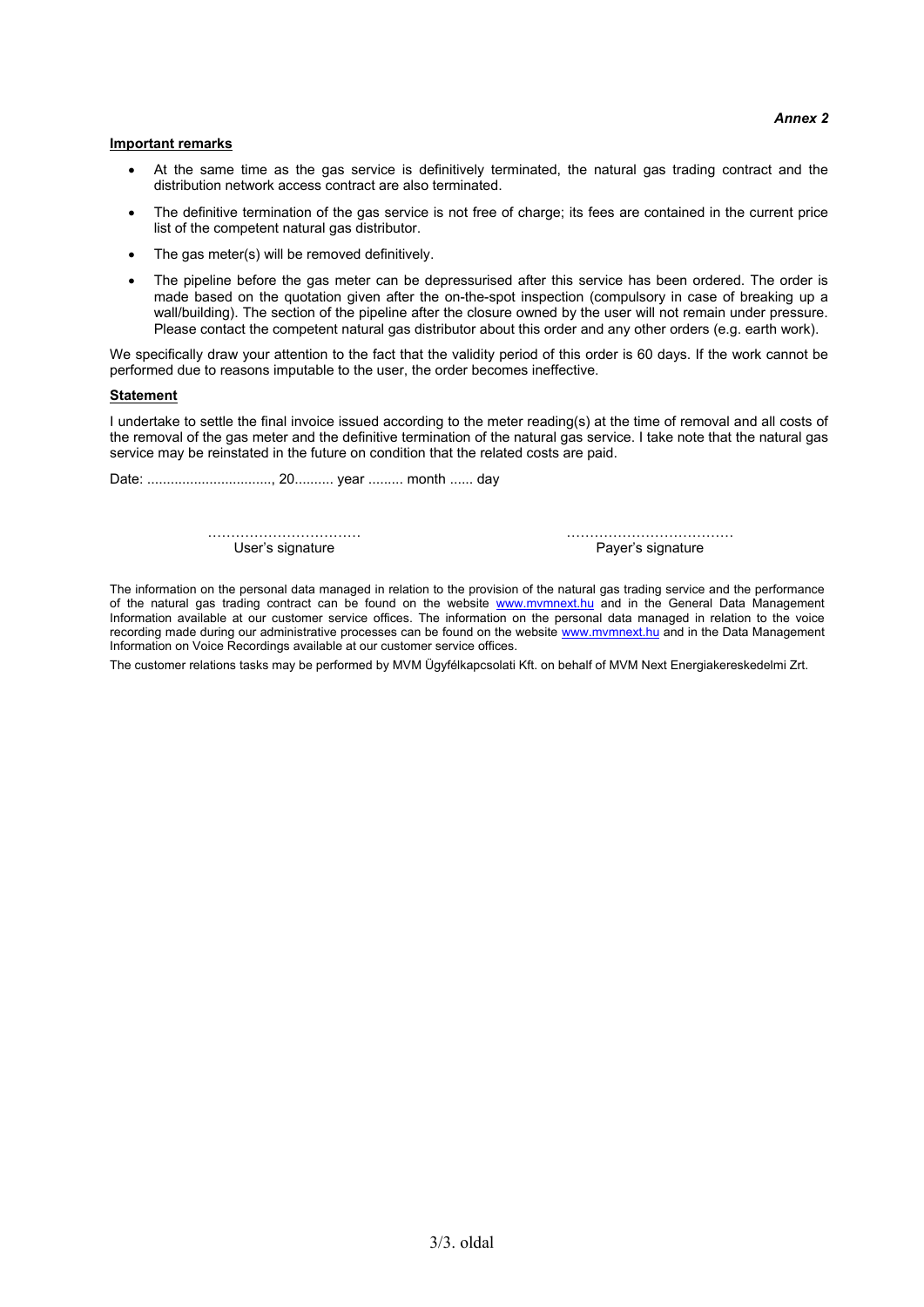## *Annex 3*

# **GUARANTEED SERVICES**

#### **Minimum Quality Requirements of the Performance of the Activities of the Trade Licence Holder Subject to Licensing concerning Individual Users**

## **1.1. Definitions**

The definitions determined in Act XL of 2008 on Natural Gas Supply (hereinafter the GET) and Government Decree 19/2009 (I.30.) on the Implementation of certain provisions of the GET (hereinafter the Vhr), as well as the following definitions shall apply:

- 1.1.1 *Minimum quality requirement* of the activities of the Licence Holder, the requirements under Point 1.2. of this Annex, defined by the [Energy] Office based on Point 1), Section 127 of the GET and Paragraph (1), Section 149 of the Vhr.
- 1.1.2 *Guaranteed services (GS)*

the quality indicators concerning individual users (*minimum quality requirements*, expected standard) that the Licence Holder includes in its business regulations; if these indicators are not complied with, the Licence Holder shall pay contractual penalty to the concerned user.

1.1.3 *Contractual penalty*

in case of the Licence Holder's delayed or defective performance of any point of the Guaranteed Services or if their performance does not comply with this resolution (hereinafter: non-compliance), the Licence Holder shall pay contractual penalty as defined in Annex B automatically or in response to the concerned user's request after the validation procedure.

#### 1.1.4 *Number of cases*

the number of cases and events falling under the scope of GS points concerning one or more users.

1.1.5 *Number of issues*

the number of all users concerned by all the events belonging to the given GS point.

1.1.6 *Documented inquiry*

an inquiry received as mail, handed in personally and received with acknowledgement, or sent in electronic mail or fax and set out in writing or reported by phone, which cannot be arranged immediately during the customer service procedure and which is available for checking and traceable on the reporting form or in the IT system. The rules of procedure concerning the documented inquires can be found in the business regulations of the Licence Holder.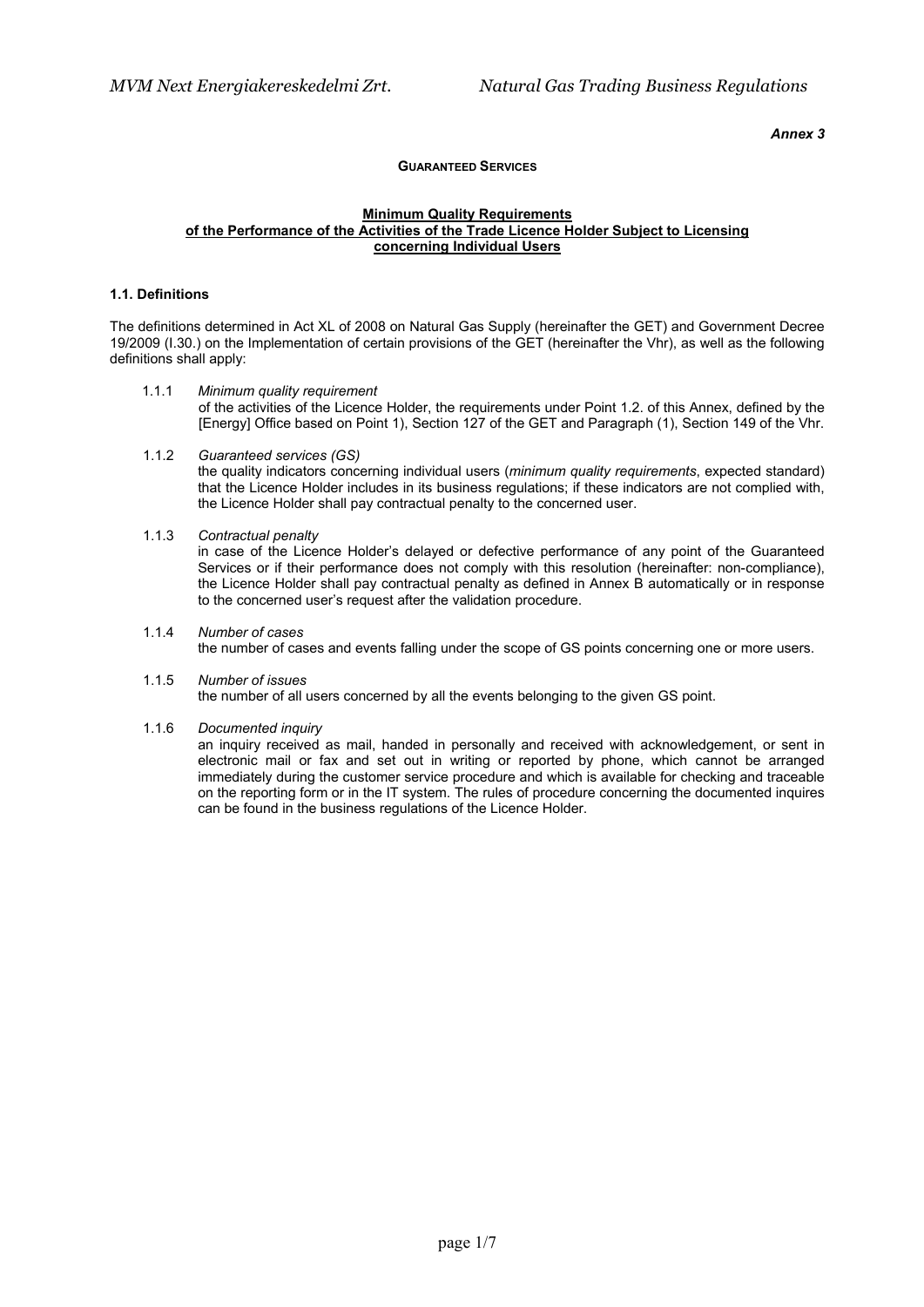## 1.1.7 *Accumulated debt*

The total amount claimed against the user and justifying disconnection as indicated in the disconnection notification in accordance with the Business Regulations.

# 1.1.8 *Other user*

Any other user not defined as domestic consumer in accordance with Point (47), Section 3 of the GET.

## **1.2 Guaranteed Services of the Licence Holder**

| <b>GS number</b>      |                                                                                              |  |  |
|-----------------------|----------------------------------------------------------------------------------------------|--|--|
| according to          | <b>Name of Guaranteed Service</b>                                                            |  |  |
| <b>Trading</b>        |                                                                                              |  |  |
| <b>Licence Holder</b> |                                                                                              |  |  |
| K.I.                  | Disclosure of information in response to documented inquiry                                  |  |  |
|                       | In case of a documented inquiry related to natural gas supply, the License Holder shall      |  |  |
|                       | respond on the substance within 15 days.                                                     |  |  |
|                       | If the inquiry is documented at the Licence Holder but concerns the activity of the          |  |  |
|                       | distribution licence holder, the Licence Holder shall make sure it is forwarded to the other |  |  |
|                       | licence holder within 8 days and the user is notified of this at the same time. The deadline |  |  |
|                       | for response shall be counted from the date of forwarding the inquiry to the competent       |  |  |
|                       | licence holder.                                                                              |  |  |
|                       | If the Licence Holder and the distribution licence holder are jointly concerned by the       |  |  |
|                       | inquiry, they shall consult on the substance within 15 days. The deadline for response       |  |  |
|                       | shall be counted from the conclusion of the consultation.                                    |  |  |
| K.II.                 | Refund in case of erroneous invoicing                                                        |  |  |
|                       | After the eligibility of the invoice complaint is established, the Licence Holder shall      |  |  |
|                       | reimburse the overpayment according to the payment method of the user within 8 days          |  |  |
|                       | unless the parties agree otherwise.                                                          |  |  |
| K.III.                | Initiation of the user's reconnection                                                        |  |  |
|                       | After the full and evidenced settlement of the accumulated debt is certified and if an       |  |  |
|                       | effective contract exists, the Licence Holder shall initiate the reconnection with the       |  |  |
|                       | distribution licence holder within 24 hours in case of domestic consumers or within one      |  |  |
|                       | working day in case of other users after being notified of the settlement of the debt.       |  |  |
| K.IV.                 | <b>Unlawful disconnection</b>                                                                |  |  |
|                       | In case of unlawful disconnection, the Licence Holder shall pay a contractual penalty.       |  |  |

# **1.3 Information obligation related to Guaranteed Services**

The Licence Holder shall:

- a) publish Guaranteed Services in an information sheet attached to the invoice or other information material at least once annually in addition to their inclusion in the business regulations;
- b) inform the user(s) subject to non-compliance about the non-performed Guaranteed Service and the amount of the contractual penalty after the user inquiries have been investigated, within 15 days after the eligibility is established.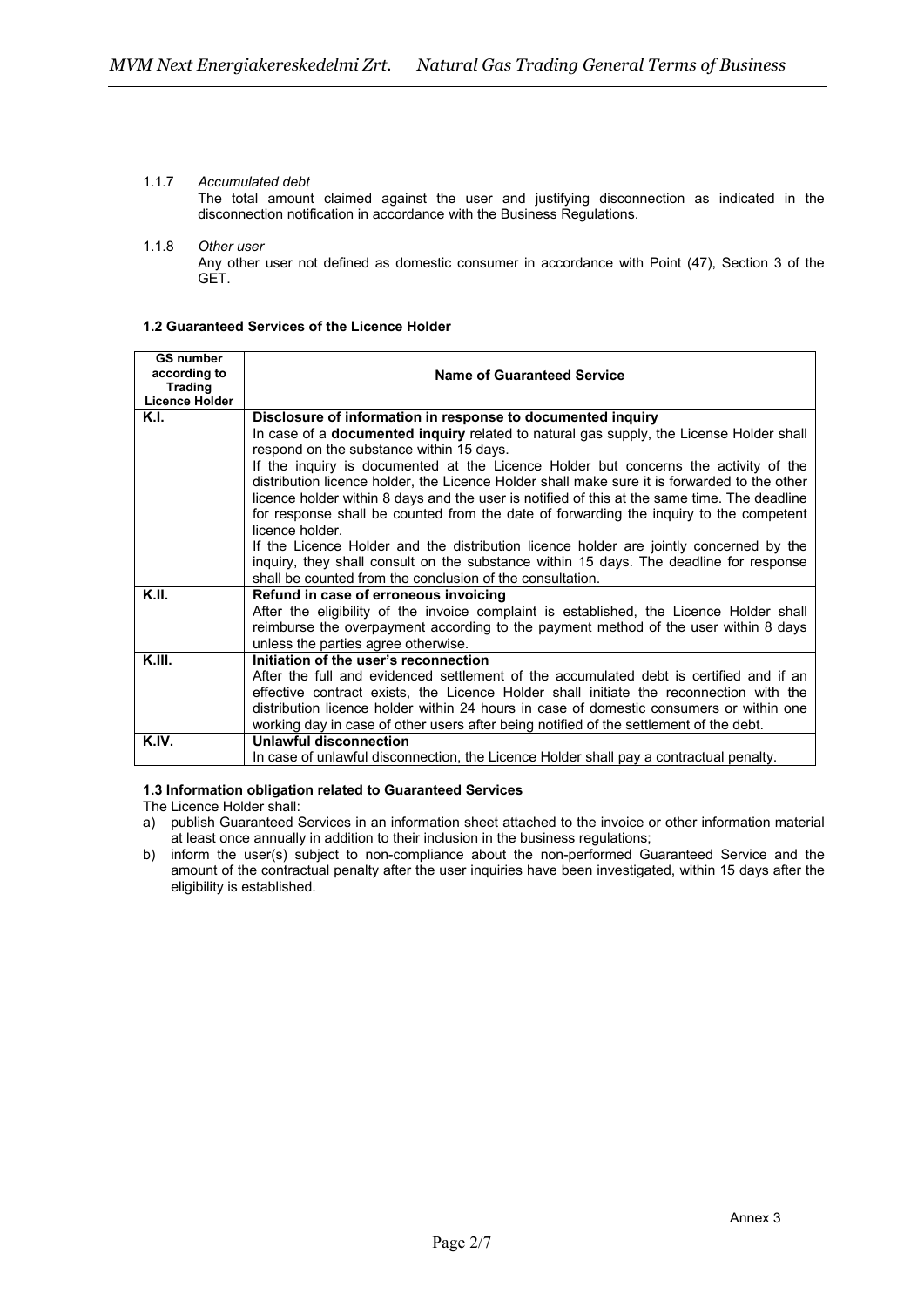## **Annex B**

## **Contractual Penalty payable to the individual users by the Trading Licence Holder in case of nonperformance of Guaranteed Services**

## **1. The Licence Holder's responsibility in case of non-performance of the Guaranteed Services** In case of non-performance of the Guaranteed Services, the Licence Holder shall automatically or in response to the request reported by the user in a credible form (in person, in writing, by phone or in email) pay contractual penalty to the user within 30 days after the request is received as specified in Point 4 of Annex B if the eligibility of the request is established.

#### **2. The system and scope of Guaranteed Services** The scope of the Guaranteed Service extends to the users in a contractual relationship with the Licence Holder.

## **3. Method of payment of the contractual penalty in case of non-performance of the Guaranteed Services**

| <b>GS</b><br>number | Name of Guaranteed Service                                     | Method of payment of penalty                                                        |
|---------------------|----------------------------------------------------------------|-------------------------------------------------------------------------------------|
| K.I.                | Disclosure of information in response to documented<br>inguiry | In response to user request;<br>automatically as of 1 <sup>st</sup> January<br>2013 |
| K.II.               | Refund in case of erroneous invoicing                          | In response to user request;<br>automatically as of 1 <sup>st</sup> January<br>2012 |
| K.III.              | Initiation of user's reconnection                              | In response to user request;<br>automatically as of 1 <sup>st</sup> January<br>2012 |
| K.IV.               | Unlawful disconnection                                         | In response to user request;<br>automatically as of 1 <sup>st</sup> January<br>2012 |

*Table 1*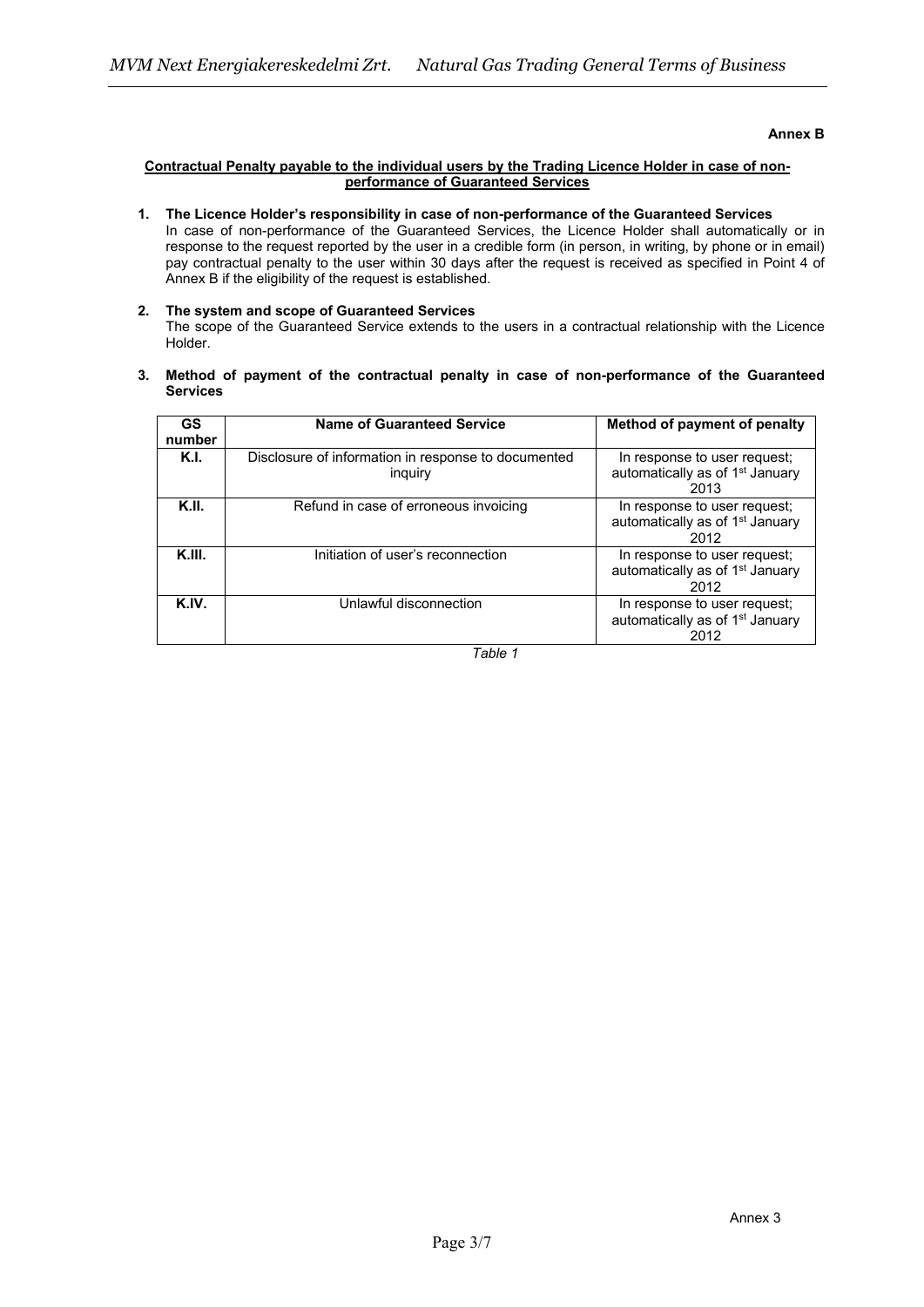**4. The Licence Holder's responsibility in case of non-performance of the Guaranteed Services** The amount of the contractual penalty payable in case of non-performance of the Guaranteed Services is detailed in Table 2 depending on the classification of the user. The penalty shall be paid in one amount to the eligible user.

| <b>PENALTY PAYABLE AFTER</b><br>GS<br>$K.I - K.IV$ |                            | <b>DOMESTIC</b><br><b>USER</b> | <b>OTHER</b><br><b>USER</b> |
|----------------------------------------------------|----------------------------|--------------------------------|-----------------------------|
| Automatically paid in response                     | with $\leq$ 20m3 gas meter | <b>HUF 5,000</b>               | <b>HUF 5,000</b>            |
| to user request from the                           | with 20-100m3 gas meter    | <b>HUF 10,000</b>              | <b>HUF 10,000</b>           |
| deadline set in Point 3, Annex                     | with $>100m3$ gas meter    |                                | <b>HUF 30,000</b>           |

*Table 2*

# **5. Method of payment of contractual penalty**

Unless otherwise provided for in the natural gas purchase contract, the Licence Holder shall pay the contractual penalty in accordance with its business regulations (based on its internal procedures, including the possibility of decision by the administrator in order to reduce administrative costs) within the deadline set in Point 6 of Annex B. The user shall be notified about the payment of the contractual penalty and the non-performed Guaranteed Service in a verifiable way.

Payment of the contractual penalty payable to the user in case of the non-performance of the Guaranteed Service does not exclude the user's right to exercise his/her claim for damages against the responsible party (e.g. through by common accord, in court or the competent conciliation body) regardless of his/her eligibility to receive contractual penalty.

## **6. Deadline for payment of the contractual penalty**

It shall be the 30<sup>th</sup> calendar day after the start date of non-performance, while it shall be the 30<sup>th</sup> calendar day after the receipt of the request in case of contractual penalty payable in response to user's request.

#### **7. Responsibility in case of arrangement through agent**

In case the Licence Holder employs an agent to perform the Guaranteed Services, the Licence Holder shall be responsible for the activity of the agents regarding the Guaranteed Services in case of arrangement through the agent as if it was performed by itself.

# **8. Exemption from the obligation to pay contractual penalty**

In case of the user's default, the Licence Holder shall not be responsible for the non-performance of the Guaranteed Service and the Licence Holder's obligation to pay contractual penalty shall not apply. The user shall be credibly notified about this claim.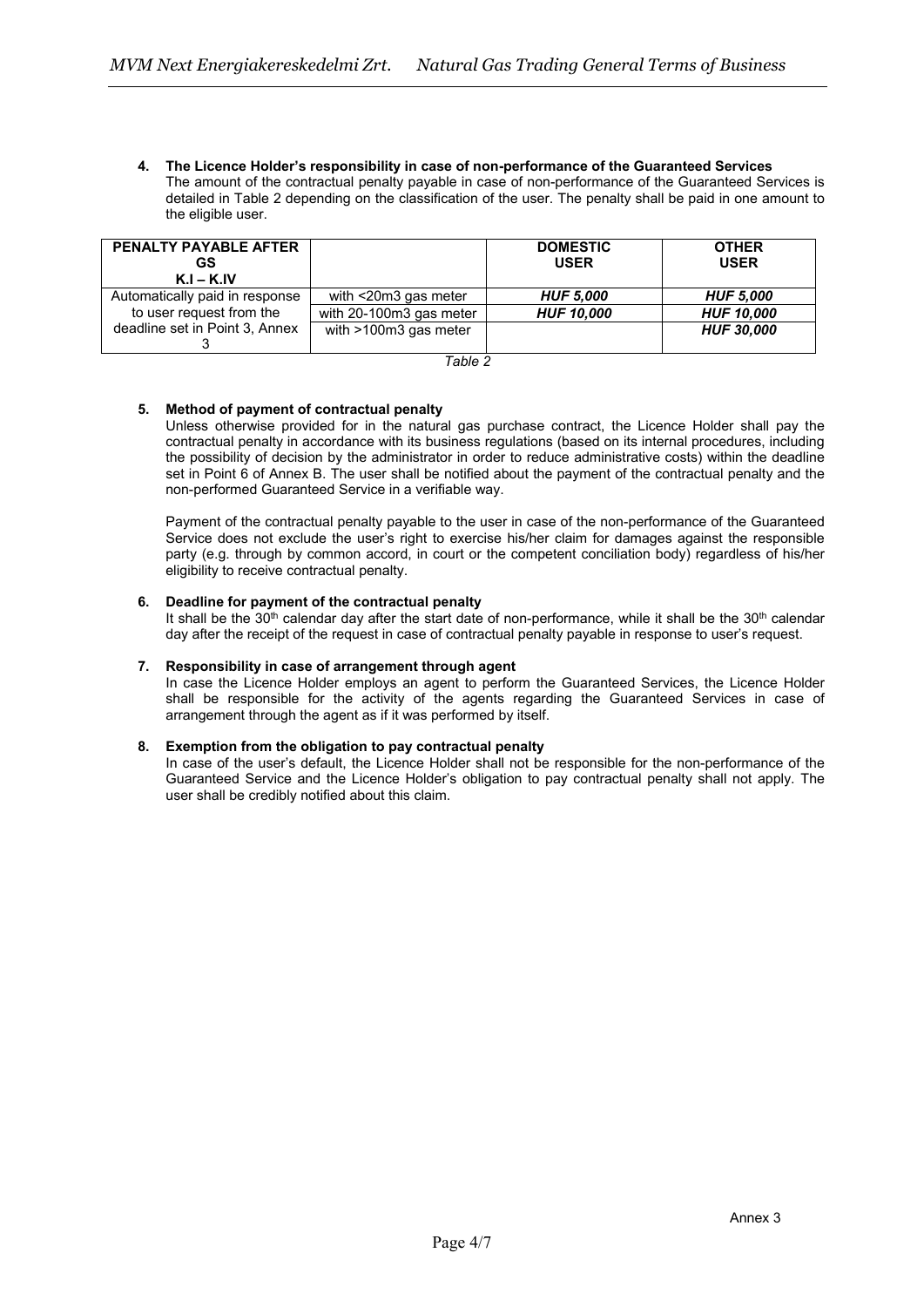## **Annex C**

# **Procedures of the Licence Holder for Guaranteed Services**

## **GS K.I Provision of information in response to documented inquiry**

*Documented inquiry:* an inquiry received as mail, handed in personally and received with acknowledgement, or sent in electronic mail or fax and set out in writing or reported by phone, which cannot be arranged immediately during the customer service procedure and which is available for checking and traceable on the reporting form or in the IT system. The rules of procedure concerning the documented inquires can be found in the business regulations of the Licence Holder.

*Date of receipt:* the date of registration of the incoming inquiry (the date stamped by the filing clerk or the date of arrival of the electronic mail) or other verifiable and traceable date of recording.

*Date of response:* the filing date of the outgoing response letter. In case of response in person, it is the date specified on the received (electronic) document as the response to the given issue. In case of response given by phone or other means, certification is in accordance with the internal procedures of the Licence Holder.

*Response:* information given in a documented, written or electronic way, in person, by phone or in any other verifiable and traceable way.

*The Licence Holder gives response within 15 days:* The Licence Holder shall give response within 15 days after the date of receipt if the document inquiry is received by the Licence Holder.

If the documented inquiry is received by the distribution licence holder but concerns the activity of the Licence Holder, the distribution licence holder shall forward it to the Licence Holder within 8 days and notify the user thereof. In this case the 15-day response deadline shall be counted from the receipt of the inquiry by the Licence Holder (in this case, too, it shall give response to the user within no more than 23 days after the date of receipt of the inquiry).

If the response obligation jointly concerns the Licence Holder and the distribution licence holder and the response cannot be given by way of the exchange of information between the licence holders and separating the tasks of giving response, the licence holders shall have 15 days to jointly elaborate the response and another 15 days to send the response.

*Certification of the Guaranteed Service:* comparison of the date of registering the incoming inquiry and the filing date of the outgoing response letter. If the same user sends an inquiry concerning the same issue beyond 23 days (or repeatedly every 23 days) because of not receiving a response, the user shall be eligible for the contractual penalty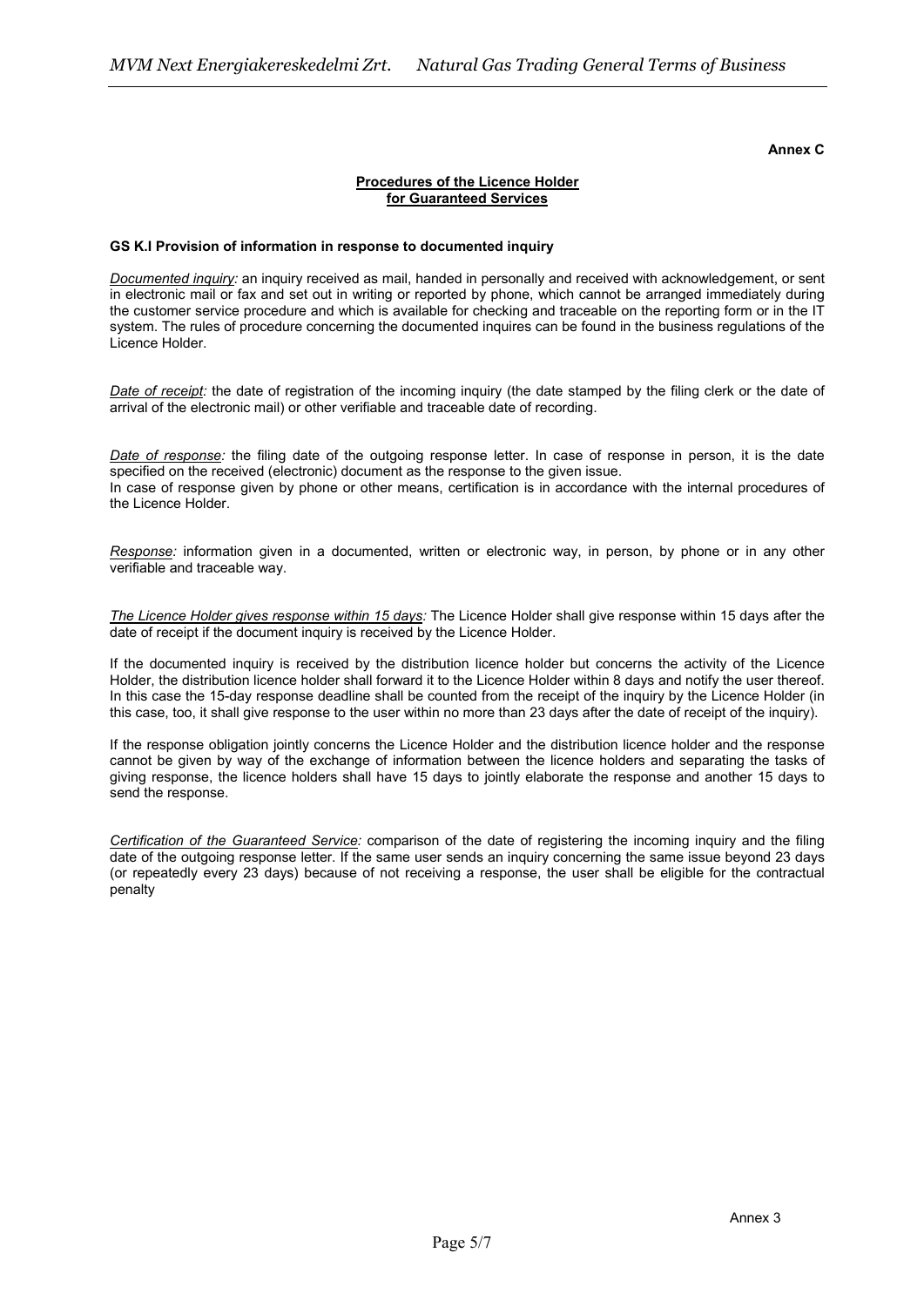repeatedly and multiple times, if applicable. Each inquiry of the user sent beyond 23 days shall be considered as a new case.

*Rules of penalty payment:* as of 1<sup>st</sup> January 2013 the Licence Holder shall automatically ensure the payment of the contractual penalty in case of non-compliance with the deadline in response to the user's request.

## **GS K.II Refund in case of erroneous invoicing**

*Establishment of eligibility:* in case of invoicing erroneous natural gas energy fees to the disadvantage of the user, the invoice complaint shall be examined within 15 days and notify the user of the result thereof within no later than 15 days after receiving the complaint.

*Within 8 days:* within 8 days after establishing that the invoice complaint is justified, the refunded amount is credited on the user's current account at the company or transferred back unless the parties otherwise agree.

*Certification of the Guaranteed Service:* if the complaint is justified, it is the comparison of the date of the outgoing date and the date of the document certifying that the refund has been made.

*Refund in case of erroneous invoicing:* repayment of the amount charged incorrectly in the user's invoice and paid by the user within the deadlines prescribed by the Licence Holder.

*Rules of penalty payment:* as of 1st January 2012 the Licence Holder shall automatically ensure the payment of the contractual penalty in case of non-compliance with the deadline in response to the user's request.

#### **GS K.III Initiation of the user's reconnection**

*Complete and credible certification:* submission of the request for reconnection at the organisational unit specified by the Licence Holder certified with documents.

*Certification of the Guaranteed Service:* comparison of the earliest of the time the complete and credible certification of the user's payment of his/her accumulated debt is presented or received at the place and in the form specified in the Licence Holder's business regulations and the time the debt is credited on the Licence Holder's bank account *and* the time of initiating the reconnection as it is recorded in the document certifying the Licence Holder's initiation of the reconnection.

The above times shall be documented so that the hour is specified.